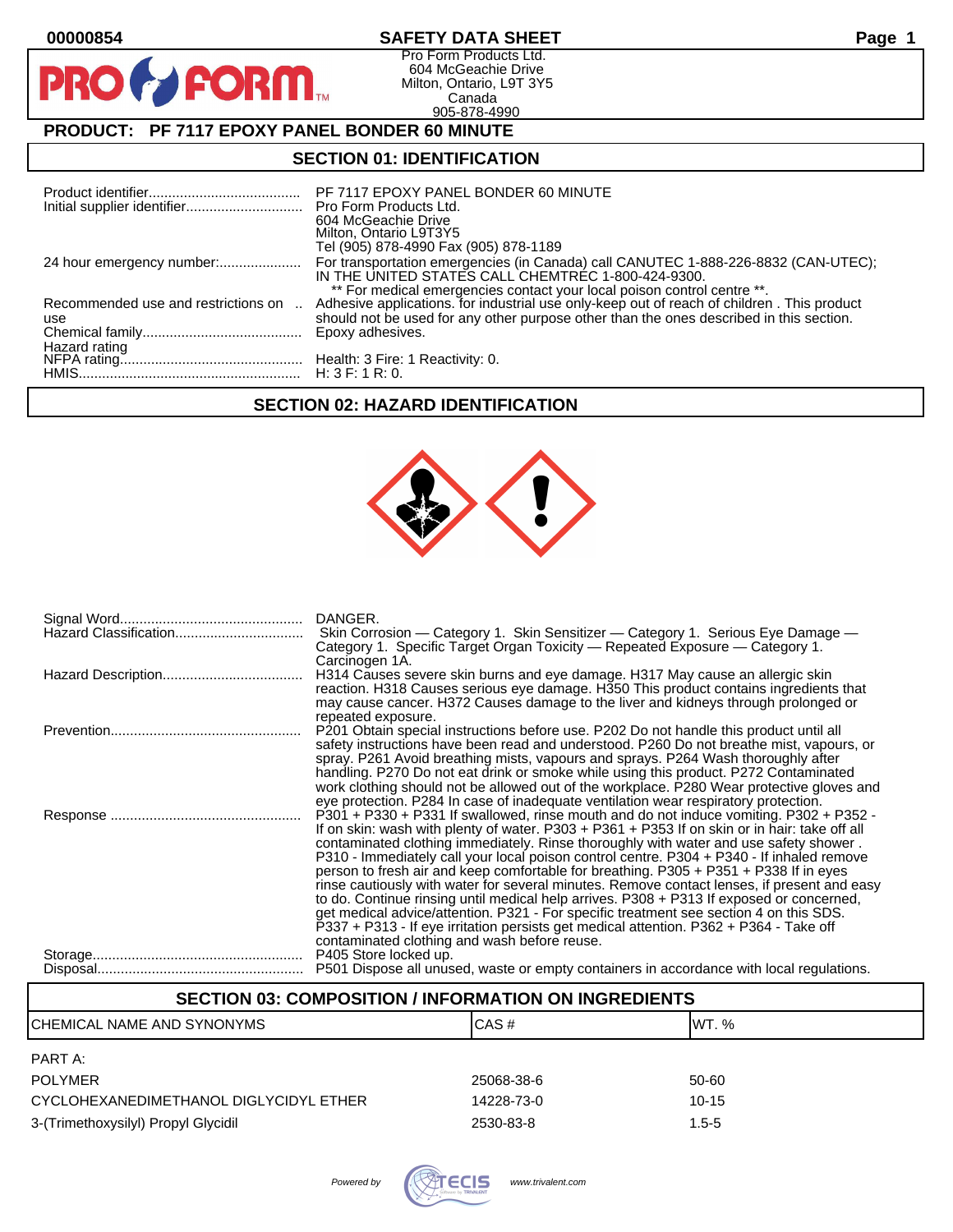# **SECTION 03: COMPOSITION / INFORMATION ON INGREDIENTS**

| Cristobalite (SiO2)                            | 14464-46-1    | $1 - 1.5$   |
|------------------------------------------------|---------------|-------------|
| Quartz                                         | 14808-60-7    | $0.5 - 1$   |
| Carbon Black                                   | 1333-86-4     | $0.1 - 0.5$ |
| PART B:                                        |               |             |
| 9,12-OCTADECADIENOIC ACID-BASED POLYAMIDOAMINE | 68541-13-9    | $30-40$     |
| Polyglycol Diamine                             | 4246-51-9     | $10-15$     |
| 2,4,6-Tris(Dimethylaminomethyl) Phenol         | $90 - 72 - 2$ | $5-10$      |
| 1H-Imidazole                                   | 288-32-4      | $1.5 - 5$   |
| 1,5-Pentanediamine, 2-methyl-                  | 15520-10-2    | $1.5 - 5$   |
| Bis-((Dimethylamino)methyl) phenol             | 71074-89-0    | $1 - 1.5$   |
| <b>CRISTOBALITE</b>                            | 14464-46-1    | $0.1 - 0.5$ |
|                                                |               |             |

## **SECTION 04: FIRST-AID MEASURES**

|                        | In case of contact, immediately flush eyes, keeping eyelids open, with plenty of water for at<br>least 15 minutes. Check for and remove any contact lenses, if safe and easy to do so.                                                                                                                                                                                                                                                                                                                                                                                                                                                                                                                                                                                                                                                                                                                                                                                                                      |
|------------------------|-------------------------------------------------------------------------------------------------------------------------------------------------------------------------------------------------------------------------------------------------------------------------------------------------------------------------------------------------------------------------------------------------------------------------------------------------------------------------------------------------------------------------------------------------------------------------------------------------------------------------------------------------------------------------------------------------------------------------------------------------------------------------------------------------------------------------------------------------------------------------------------------------------------------------------------------------------------------------------------------------------------|
|                        | Obtain medical attention.<br>Immediately flush skin with plenty of soap and water. Remove contaminated clothing.<br>Wash clothing before reuse. Do not peel solidified product off the skin. If irritation persists,<br>seek medical attention.                                                                                                                                                                                                                                                                                                                                                                                                                                                                                                                                                                                                                                                                                                                                                             |
|                        | If inhaled, remove to fresh air. If not breathing, give artificial respiration. If breathing is                                                                                                                                                                                                                                                                                                                                                                                                                                                                                                                                                                                                                                                                                                                                                                                                                                                                                                             |
|                        | difficult, give oxygen, obtain medical attention.<br>Do not induce vomiting. Rinse mouth with water. Give 1 to 2 glasses of water to drink.<br>Never give anything by mouth to an unconscious person. If spontaneous vomiting occurs<br>have victim lean forward with head down to prevent aspiration of fluid into the lungs. Get                                                                                                                                                                                                                                                                                                                                                                                                                                                                                                                                                                                                                                                                          |
| Additional information | medical attention.<br>Eye: stain for evidence of corneal injury. If cornea is burned, instill antibiotic steroid<br>preparation frequently. Workplace vapours have produced reversible corneal epithelial<br>edema impairing vision. Skin: this compound is a known skin sensitizer. Treat<br>symptomatically as for contact dermatitis or thermal burns. If burned, treat as thermal burn.<br>Ingestion: treat symptomatically. There is no specific antidote. Inducing vomiting is<br>contraindicated because of the irritating nature of this compound. Respiratory: this compound is a known pulmonary sensitizer. Treatment is essentially symptomatic. An<br>individual having a skin or pulmonary sensitization reaction to this material should be<br>removed from exposure to any isocyanate. In the event of an incident involving this product<br>ensure that medical authorities are provided a copy of this safety data sheet. In all cases, if<br>irritation persists seek medical attention. |

# **SECTION 05: FIRE-FIGHTING MEASURES**

| Suitable and unsuitable extinguishing    | Dry chemical. Carbon dioxide. In cases of larger fires, water spray should be used.           |
|------------------------------------------|-----------------------------------------------------------------------------------------------|
| media                                    |                                                                                               |
| Specific hazards arising from the        | Oxides of carbon (CO, CO2). Oxides of nitrogen. Phenols. Formaldehyde. Other potentially      |
| hazardous product, such as the nature of | toxic fumes.                                                                                  |
| any hazardous combustion products        |                                                                                               |
| Special protective equipment and         | Firefighter should be equipped with self-contained breathing apparatus and full protective    |
| precautions for fire-fighters            | clothing to protect against potentially toxic and irritating fumes. During a fire, isocyanate |
|                                          | vapours and other irritating, highly toxic gases may be generated by thermal decomposition    |
|                                          | or combustion. Cool fire-exposed containers with cold water spray. Heat will cause            |
|                                          | pressure buildup and may cause explosive rupture. Heat will cause pressure buildup and        |
|                                          | may cause explosive rupture.                                                                  |

Unusual fire / explosion hazards............... Reaction between water or foam and hot MDI can be vigorous.

## **SECTION 06: ACCIDENTAL RELEASE MEASURES**

| Isolate area and keep unauthorized people away. Do not walk through spilled material.<br>Wear recommended protective equipment. Ventilate. Open windows and doors to allow<br>air circulation. Dike area to prevent spreading. The use of absorbent socks or spill pillows<br>may be required. Stop leak if safe to do so. Prevent runoff into drains, sewers, and other<br>waterways. |
|----------------------------------------------------------------------------------------------------------------------------------------------------------------------------------------------------------------------------------------------------------------------------------------------------------------------------------------------------------------------------------------|
| If temporary control of isocyanate vapour is required, a blanket of protein foam may be placed over spill. If transportation spill occurs in United States, call Chemtrec<br>1-800-424-9300. If transportation spill occurs in Canada, call Canutec at (613) 996-6666.<br>Large quantities may be pumped into closed, but not sealed, containers for disposal.                         |

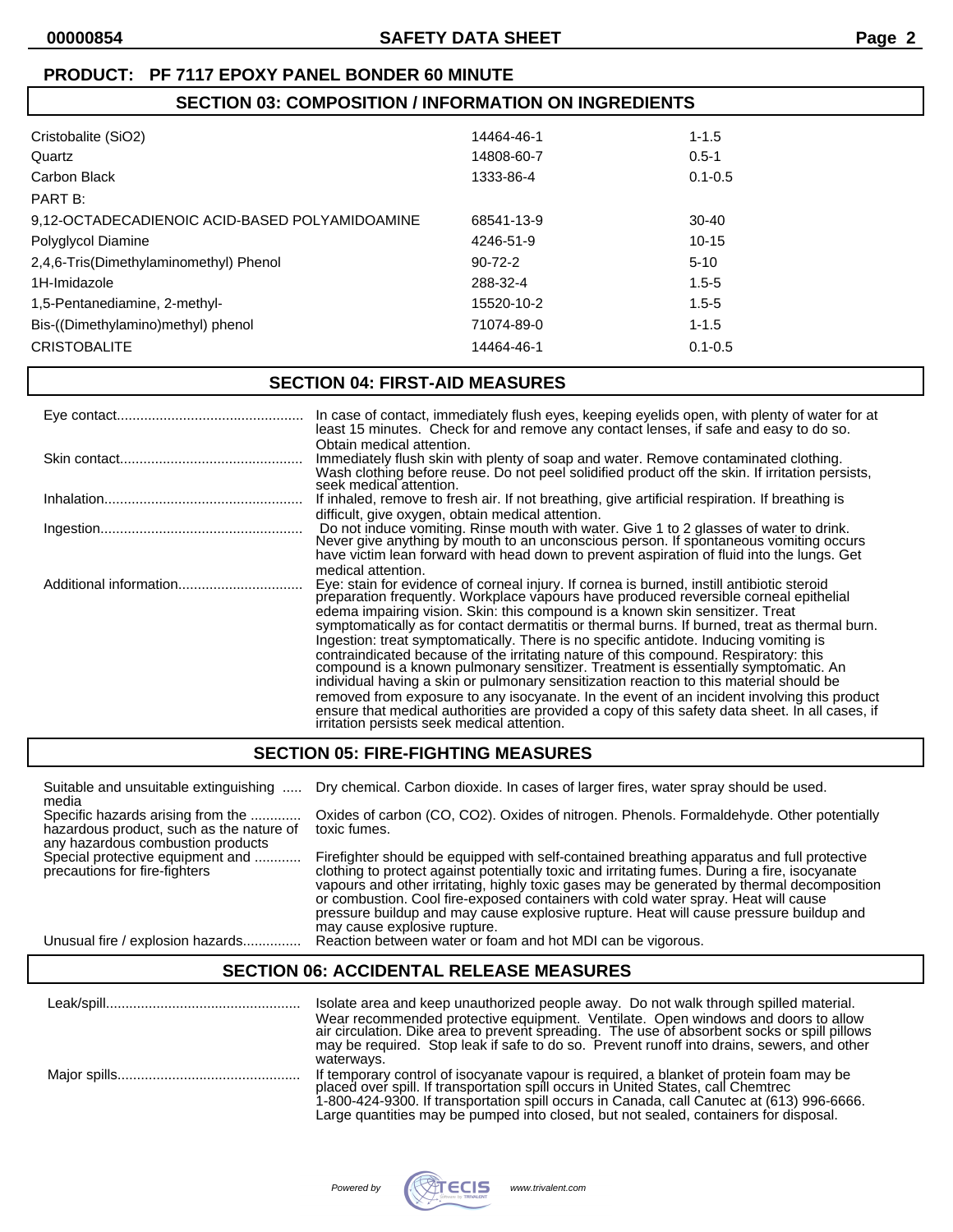# **SECTION 06: ACCIDENTAL RELEASE MEASURES**

 Clean up................................................... Use a heat gun and a scraper to remove cured adhesive. Prior to using a heat gun, ensure that the surface can withstand the heat generated by the gun. Decontaminate spill area with decontamination solution. Area can then be washed with soap and water.

## **SECTION 07: HANDLING AND STORAGE**

| Precautions for safe handling<br>Conditions for safe storage, including any | Avoid skin and eye contact. Do not breathe vapours, mist or dust. Use adequate<br>ventilation. Decomposition products can be highly toxic and irritating. Individuals with lung<br>or breathing problems or prior allergic reactions to isocyanates must not be exposed to<br>vapour or spray mist. Warning properties (irritation of the eyes, nose and throat or odour)<br>are not adequate to prevent chronic overexposure from inhalation. Handle in accordance<br>with good industrial hygiene and safety practices. Wash thoroughly after handling. Wear<br>respiratory protection if material is heated, sprayed, used in confined space, or if exposure<br>limit is exceeded. Employee education and training are important.<br>Store in tightly closed containers to prevent moisture contamination. Store in a cool, dry |
|-----------------------------------------------------------------------------|------------------------------------------------------------------------------------------------------------------------------------------------------------------------------------------------------------------------------------------------------------------------------------------------------------------------------------------------------------------------------------------------------------------------------------------------------------------------------------------------------------------------------------------------------------------------------------------------------------------------------------------------------------------------------------------------------------------------------------------------------------------------------------------------------------------------------------|
| incompatibilities                                                           | and well ventilated area. Do not reseal if contamination is suspected. Exposure to vapours<br>of heated isocyanates can be extremely dangerous.                                                                                                                                                                                                                                                                                                                                                                                                                                                                                                                                                                                                                                                                                    |

# **SECTION 08: EXPOSURE CONTROLS / PERSONAL PROTECTION**

| <b>INGREDIENTS</b>                                                          | <b>TWA</b>                     | <b>ACGIHTLV</b><br><b>STEL</b>                                                                                                                                                                                                                                                                                                                                                                                                                                                                                                                                                                                                                                  | PEL                           | <b>OSHA PEL</b><br>STEL | <b>NIOSH</b><br>REL |
|-----------------------------------------------------------------------------|--------------------------------|-----------------------------------------------------------------------------------------------------------------------------------------------------------------------------------------------------------------------------------------------------------------------------------------------------------------------------------------------------------------------------------------------------------------------------------------------------------------------------------------------------------------------------------------------------------------------------------------------------------------------------------------------------------------|-------------------------------|-------------------------|---------------------|
| <b>POLYMER</b>                                                              | Not Established                | Not Established                                                                                                                                                                                                                                                                                                                                                                                                                                                                                                                                                                                                                                                 | Not Established               | Not Established         | Not Established     |
| CYCLOHEXANEDIMETH Not established<br><b>ANOL DIGLYCIDYL</b><br><b>ETHER</b> |                                | Not established                                                                                                                                                                                                                                                                                                                                                                                                                                                                                                                                                                                                                                                 | Not established               | Not established         | Not established     |
| 3-(Trimethoxysilyl) Propyl<br>Glycidil                                      | Not Established                | Not Established                                                                                                                                                                                                                                                                                                                                                                                                                                                                                                                                                                                                                                                 | Not Established               | Not Established         | Not Established     |
| Cristobalite (SiO2)                                                         | $0.025$ mg/m3                  | Not Established                                                                                                                                                                                                                                                                                                                                                                                                                                                                                                                                                                                                                                                 | $0.05$ mg/m $3$               | Not Established         | $0.05$ mg/m $3$     |
| Quartz                                                                      | $0.025$ mg/m3                  | Not Established                                                                                                                                                                                                                                                                                                                                                                                                                                                                                                                                                                                                                                                 | $0.1$ mg/m $3$<br>Respiratory | Not Established         | $0.05$ mg/m $3$     |
| Carbon Black                                                                | $3 \text{ mg/m}$               | Not established                                                                                                                                                                                                                                                                                                                                                                                                                                                                                                                                                                                                                                                 | $3.5 \text{ mg/m}$            | Not established         | $3.5$ mg/m $3$      |
|                                                                             | CA ON: 3 mg/m3 (Inhalable) TWA |                                                                                                                                                                                                                                                                                                                                                                                                                                                                                                                                                                                                                                                                 |                               |                         |                     |
| 9.12-OCTADECADIENOI<br>C ACID-BASED<br><b>POLYAMIDOAMINE</b>                | Not established                | Not established                                                                                                                                                                                                                                                                                                                                                                                                                                                                                                                                                                                                                                                 | Not established               | Not established         | Not established     |
| Polyglycol Diamine                                                          | Not Established                | Not Established                                                                                                                                                                                                                                                                                                                                                                                                                                                                                                                                                                                                                                                 | Not Established               | Not Established         | Not Established     |
| 2,4,6-Tris(Dimethylamino<br>methyl) Phenol                                  | Not established                | Not established                                                                                                                                                                                                                                                                                                                                                                                                                                                                                                                                                                                                                                                 | Not established               | Not established         | Not established     |
| 1H-Imidazole                                                                | Not Established                | Not Established                                                                                                                                                                                                                                                                                                                                                                                                                                                                                                                                                                                                                                                 | Not Established               | Not Established         | Not Established     |
| 1,5-Pentanediamine,<br>2-methyl-                                            | Not Established                | Not Established                                                                                                                                                                                                                                                                                                                                                                                                                                                                                                                                                                                                                                                 | Not Established               | Not Established         | Not Established     |
| Bis-((Dimethylamino)meth Not established<br>yl) phenol                      |                                | Not established                                                                                                                                                                                                                                                                                                                                                                                                                                                                                                                                                                                                                                                 | Not established               | Not established         | Not established     |
| <b>CRISTOBALITE</b>                                                         | $0.025$ mg/m3                  | Not established                                                                                                                                                                                                                                                                                                                                                                                                                                                                                                                                                                                                                                                 | Not established               | Not established         | $0.05$ mg/m $3$     |
|                                                                             |                                | Chemical safety goggles. Chemical safety goggles and full faceshield if a splash hazard                                                                                                                                                                                                                                                                                                                                                                                                                                                                                                                                                                         |                               |                         |                     |
|                                                                             |                                | exists. Contact lenses should not be worn when working with this chemical.<br>In case of insufficient ventilation, wear suitable respiratory equipment. An approved air<br>purifying respirator with organic vapour cartridges and particulate prefilter can be used to<br>minimize exposure. However, this should be permitted only for short periods of time (< 1 hour) at relatively low concentrations (at or near the exposure limit). Protection provided by<br>air-purifying respirators is limited. The use of a positive pressure air supplied respirator is<br>mandatory when airborne concentrations are not known or airborne solvent levels are 10 |                               |                         |                     |
|                                                                             |                                | times the appropriate exposure limit or spraying is performed in a confined space or with<br>limited ventilation. Use NIOSH approved respirator or equipment. Do not exceed the use<br>limits of the respirator.                                                                                                                                                                                                                                                                                                                                                                                                                                                |                               |                         |                     |
|                                                                             |                                | Chemical resistant gloves: butyl rubber, nitrile rubber, neoprene, PVC. Practice good                                                                                                                                                                                                                                                                                                                                                                                                                                                                                                                                                                           |                               |                         |                     |
|                                                                             |                                | hygiene, wash thoroughly before handling any food.<br>Wear adequate protective clothes. Wear long sleeves and trousers to prevent dermal<br>exposure.                                                                                                                                                                                                                                                                                                                                                                                                                                                                                                           |                               |                         |                     |
|                                                                             |                                |                                                                                                                                                                                                                                                                                                                                                                                                                                                                                                                                                                                                                                                                 |                               |                         |                     |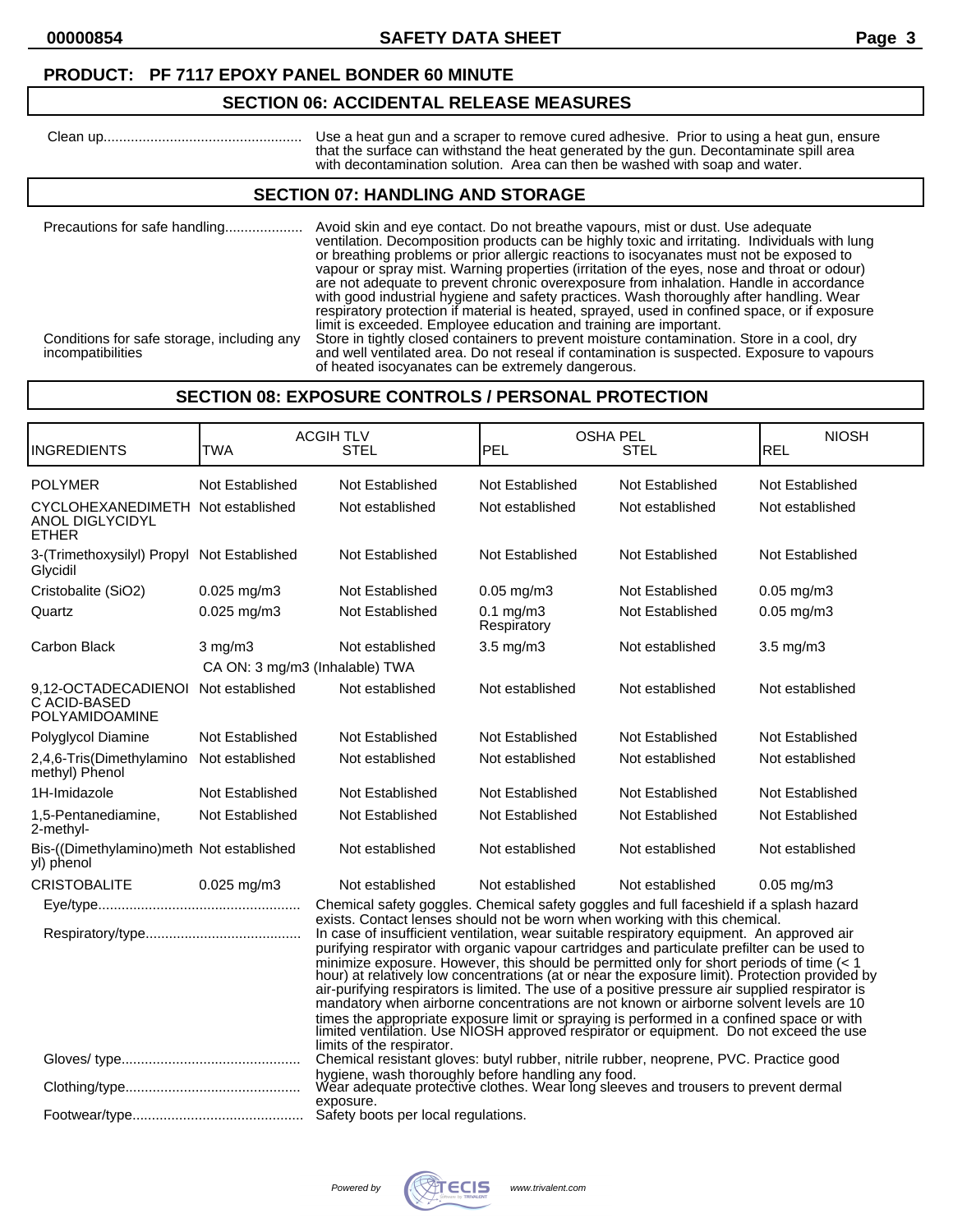## **SECTION 08: EXPOSURE CONTROLS / PERSONAL PROTECTION**

|                                  | employees on the safe use and handling of the product.                                                                                                                                                                                                                                                                                                 |
|----------------------------------|--------------------------------------------------------------------------------------------------------------------------------------------------------------------------------------------------------------------------------------------------------------------------------------------------------------------------------------------------------|
| Appropriate engineering controls | Mechanical ventilation systems used to ventilate corrosive storage or process areas must<br>be designed with components that are corrosion resistant. Ventilate adequately. Exhaust                                                                                                                                                                    |
|                                  | air may need to be cleaned by scrubbers or filters to reduce environmental contamination.<br>Vent work area to ensure airborne concentrations are below the current occupational<br>exposure limits. Avoid breathing mists; if general ventilation or local exhaust is inadequate,<br>persons exposed to mists should wear approved breathing devices. |

#### **SECTION 09: PHYSICAL AND CHEMICAL PROPERTIES**

|                                                                                              |      | Part B:. Viscous liquid.<br>Part B:. Tan.                                                                                  |
|----------------------------------------------------------------------------------------------|------|----------------------------------------------------------------------------------------------------------------------------|
|                                                                                              |      | Part B:. Very faint, amine-like.                                                                                           |
|                                                                                              |      |                                                                                                                            |
|                                                                                              |      |                                                                                                                            |
|                                                                                              |      |                                                                                                                            |
|                                                                                              |      |                                                                                                                            |
|                                                                                              |      | Relative Density (Specific Gravity) Part A:. 1.089 g/cm3 @ 20C. 9.06 lb/gal @ 25C. Part B:. 1.13 g/cm3 @ 20C. 9.4 lb/gal @ |
|                                                                                              | 25C. |                                                                                                                            |
| Melting / Freezing point (deg C) Part A: . Not available. Part B: . No data.                 |      |                                                                                                                            |
|                                                                                              |      |                                                                                                                            |
|                                                                                              |      |                                                                                                                            |
|                                                                                              |      |                                                                                                                            |
|                                                                                              |      |                                                                                                                            |
| Auto ignition temperature (deg C) Part A:. Not available. Not are not be a part B:. No data. |      |                                                                                                                            |
| Upper flammable limit (% vol) Part A: No data. Part B: . No Data.                            |      |                                                                                                                            |
|                                                                                              |      |                                                                                                                            |
| Partition coefficient - n-octanol/water Part A: . Not available.                             |      | Part B: . No data.                                                                                                         |
|                                                                                              |      | Part B: . No data.                                                                                                         |
|                                                                                              |      | Part B: . No data.                                                                                                         |

# **SECTION 10: STABILITY AND REACTIVITY**

| discharge, shock or vibration      | Stable at normal temperatures and pressures.<br>Contact with moisture and other materials will react with isocyanates. |
|------------------------------------|------------------------------------------------------------------------------------------------------------------------|
| Hazardous decomposition products   | Carbon oxides, formaldehydes, hydrocarbons, hydrogen cyanide, nitrogen oxides, phenols,                                |
| Possibility of hazardous reactions | silicone polymers.<br>Product will not undergo hazardous polymerization.                                               |

# **SECTION 11: TOXICOLOGICAL INFORMATION**

| IINGREDIENTS                                   | LC50                          | LD50                                                       |  |
|------------------------------------------------|-------------------------------|------------------------------------------------------------|--|
| <b>POLYMER</b>                                 | No Data                       | 2,020 mg/kg oral rat                                       |  |
| CYCLOHEXANEDIMETHANOL DIGLYCIDYL ETHER         | No Data                       | 2,500 mg/kg oral (rat)                                     |  |
| 3-(Trimethoxysilyl) Propyl Glycidil            | $>5.3$ mg/L                   | $8,025$ mg/kg (oral rat)<br>4,250<br>mg/kg (dermal rabbit) |  |
| Cristobalite (SiO2)                            | No Data                       | 8030 mg/kg oral, rat 4248 mg/kg<br>dermal, rabbit          |  |
| Quartz                                         | Not Available                 | Not Available                                              |  |
| Carbon Black                                   | Not available                 | >10,000 mg/kg oral rat<br>3,000 mg/kg dermal rabbit        |  |
| 9,12-OCTADECADIENOIC ACID-BASED POLYAMIDOAMINE | No Data                       | No data                                                    |  |
| Polyglycol Diamine                             | 2.9 mg/L rat                  | 1,690 mg/kg oral rat $>2150$ mg/kg<br>dermal răbbit        |  |
| 2,4,6-Tris(Dimethylaminomethyl) Phenol         | >0.5 mg/L 1Hr Inhalation, Rat | 1200 mg/kg oral rat 1280 mg/kg<br>dermal rabbit            |  |
| 1H-Imidazole                                   | No Data                       | 970 mg/kg oral rat                                         |  |
| 1,5-Pentanediamine, 2-methyl-                  | 4.9 mg/L                      | 1,690 mg/kg oral rat                                       |  |
| Bis-((Dimethylamino)methyl) phenol             | Not Available                 | Not Available                                              |  |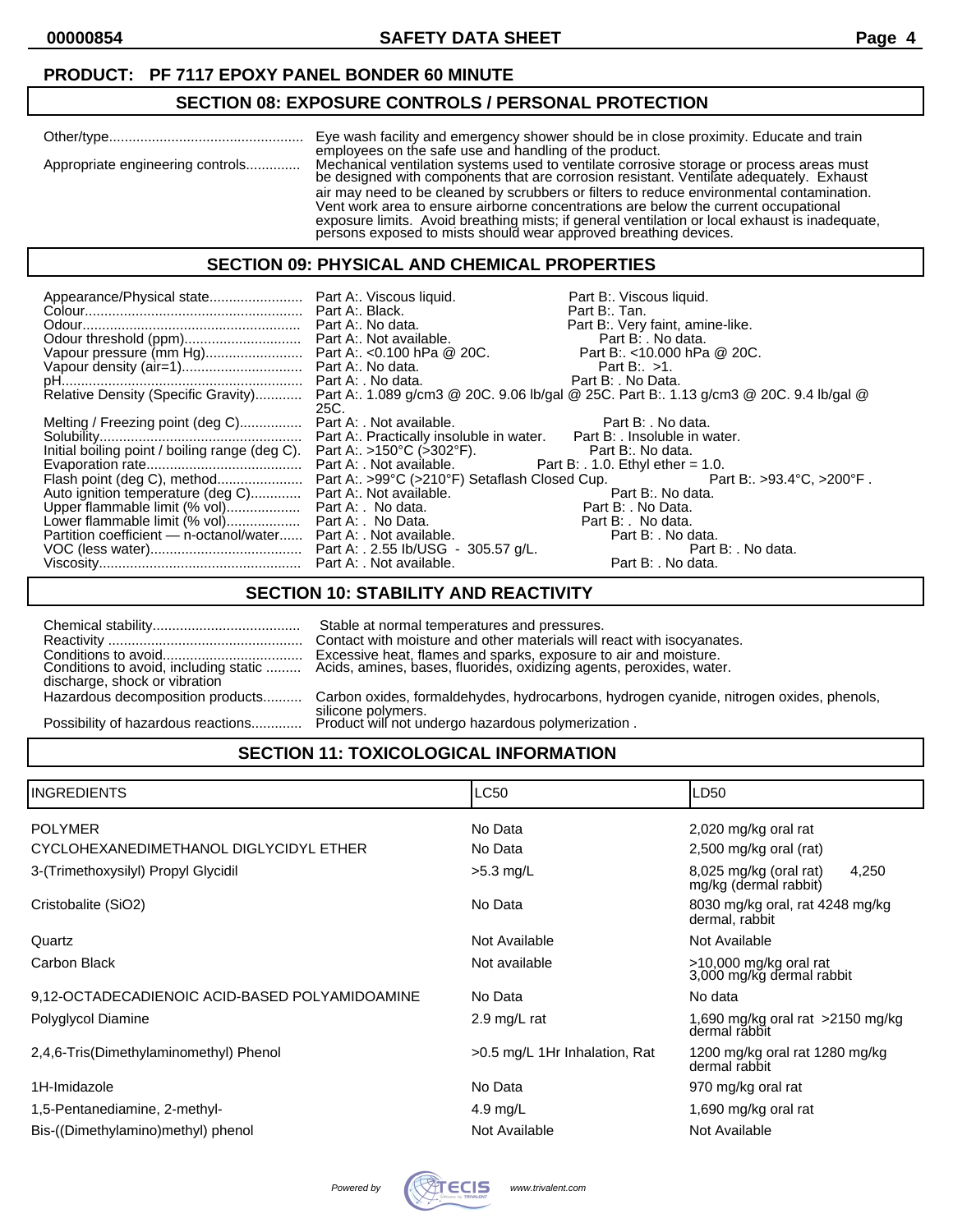# **SECTION 11: TOXICOLOGICAL INFORMATION**

| <b>INGREDIENTS</b>  | <b>LC50</b>                                                                                                                                                                                                                                                                                                                                                                                                                                                                                                                                                                                                                                                                                                                                                                                                                                   | LD <sub>50</sub> |
|---------------------|-----------------------------------------------------------------------------------------------------------------------------------------------------------------------------------------------------------------------------------------------------------------------------------------------------------------------------------------------------------------------------------------------------------------------------------------------------------------------------------------------------------------------------------------------------------------------------------------------------------------------------------------------------------------------------------------------------------------------------------------------------------------------------------------------------------------------------------------------|------------------|
| <b>CRISTOBALITE</b> | No data                                                                                                                                                                                                                                                                                                                                                                                                                                                                                                                                                                                                                                                                                                                                                                                                                                       | No data          |
|                     | Eye contact. Skin contact. Inhalation.<br>SKIN: Irritant. Can cause reddening, itching and swelling. May cause allergic reaction to<br>skin. Contact with fibrous glass or its dust can cause skin irritation. EYE: Product liquid,<br>aerosols or vapours are irritating. Can cause tearing, reddening and swelling.<br>INHALATION: Breathing this material may be harmful or fatal. Vapour/mists at<br>concentrations above the exposure limits can irritate (burning sensation) the mucous<br>membranes in the respiratory tract. This can cause a runny nose, sore throat, coughing,<br>chest discomfort, difficulty breathing and reduced pulmonary functioning. INGESTION:<br>Swallowing this material may be harmful or fatal. Symptoms can include severe stomach<br>and intestinal irritation, abdominal pain and vomiting of blood. |                  |
|                     | SKIN: Can cause permanent skin damage. EYE: Can cause permanent eye damage and<br>can injure the cornea and cause blindness. INHALATION: Breathing this material may be<br>harmful or fatal. Prolonged and repeated exposure of dust may result in progressive and<br>permanent lung disease which may cause death from respiratory and/or heart failure.<br>INGESTION: Šwallowing this material may be harmful or fatal. Symptoms can include<br>severe stomach and intestinal irritation, abdominal pain and vomiting of blood. Swallowing<br>this mater may cause burns and destroy internal tissues. Low blood pressure and shock                                                                                                                                                                                                         |                  |
|                     | may also occur as a result of severe tissue injury.<br>This product contains Crystalline silica and Carbon Black that are known to the State of<br>California to cause cancer. The IARC and NTP have determined that there is sufficient<br>evidence in humans and experimental animals for the carcinogenicity of inhaled crystalline<br>silica in the form of quartz or cristobalite.                                                                                                                                                                                                                                                                                                                                                                                                                                                       |                  |
|                     | No known reproductive effects.                                                                                                                                                                                                                                                                                                                                                                                                                                                                                                                                                                                                                                                                                                                                                                                                                |                  |

#### **SECTION 12: ECOLOGICAL INFORMATION**

Persistence and degradability...................

Environmental........................................... Do not allow to enter waters, waste water or soil.

## **SECTION 13: DISPOSAL CONSIDERATIONS**

Information on safe handling for disposal . Dispose of waste in accordance with all applicable federal, provincial/State and local and methods of disposal, including any regulations. Industrial incineration is the preferred method. Empty containers retain contaminated packaging product residue; observe all precautions for the product. Decontaminate containers prior to disposal. Empty decontaminated containers should be crushed to prevent reuse. Do not heat or cut empty containers with electric or gas torch as vapours and gases may be toxic.

## **SECTION 14: TRANSPORT INFORMATION**

|                              | Corrosive Liquid, Basic, Organic, N.O.S. (2,4,6-Tris(Dimethylaminomethyl)Phenol, Aliphatic<br>Amine) - Class 8 - UN3267 - Packing Group III - This product meets limited quantity exemption when shipped in containers less than 5 litres. |
|------------------------------|--------------------------------------------------------------------------------------------------------------------------------------------------------------------------------------------------------------------------------------------|
|                              | Corrosive Liquid, Basic, Organic, N.O.S. (2,4,6-Tris(Dimethylaminomethyl)Phenol, Aliphatic                                                                                                                                                 |
|                              | Amine) - Class 8 - UN3267 - Packing Group III.                                                                                                                                                                                             |
| IMDG Classification (Marine) | Corrosive Liquid, Basic, Organic, N.O.S. (2,4,6-Tris(Dimethylaminomethyl)Phenol, Aliphatic<br>Amine) - Class 8 - UN3267 - Packing Group III - EmS F-A, S-B .                                                                               |
|                              | Potential marine pollutant.                                                                                                                                                                                                                |
|                              | In accordance with Part 2.2.1 of the Transportation of Dangerous Goods Regulations (July                                                                                                                                                   |
|                              | 2, 2014) - we certify that classification of this product is correct                                                                                                                                                                       |

## **SECTION 15: REGULATORY INFORMATION**

| <b>SARA Title III</b>                                                                 | On Domestic Substances List (DSL).<br>This product is considered hazardous under the OSHA Hazard Communication Standard.         |
|---------------------------------------------------------------------------------------|----------------------------------------------------------------------------------------------------------------------------------|
| Section 302 - extremely hazardous  None.<br>substances                                |                                                                                                                                  |
| Section 311/312 - hazard categories<br>EPA hazardous air pollutants (HAPS)<br>40CFR63 | Immediate health, delayed health.<br>None.<br>None.                                                                              |
|                                                                                       | This product contains crystalline silica (Quartz) and carbon black that are known to the<br>State of California to cause cancer. |